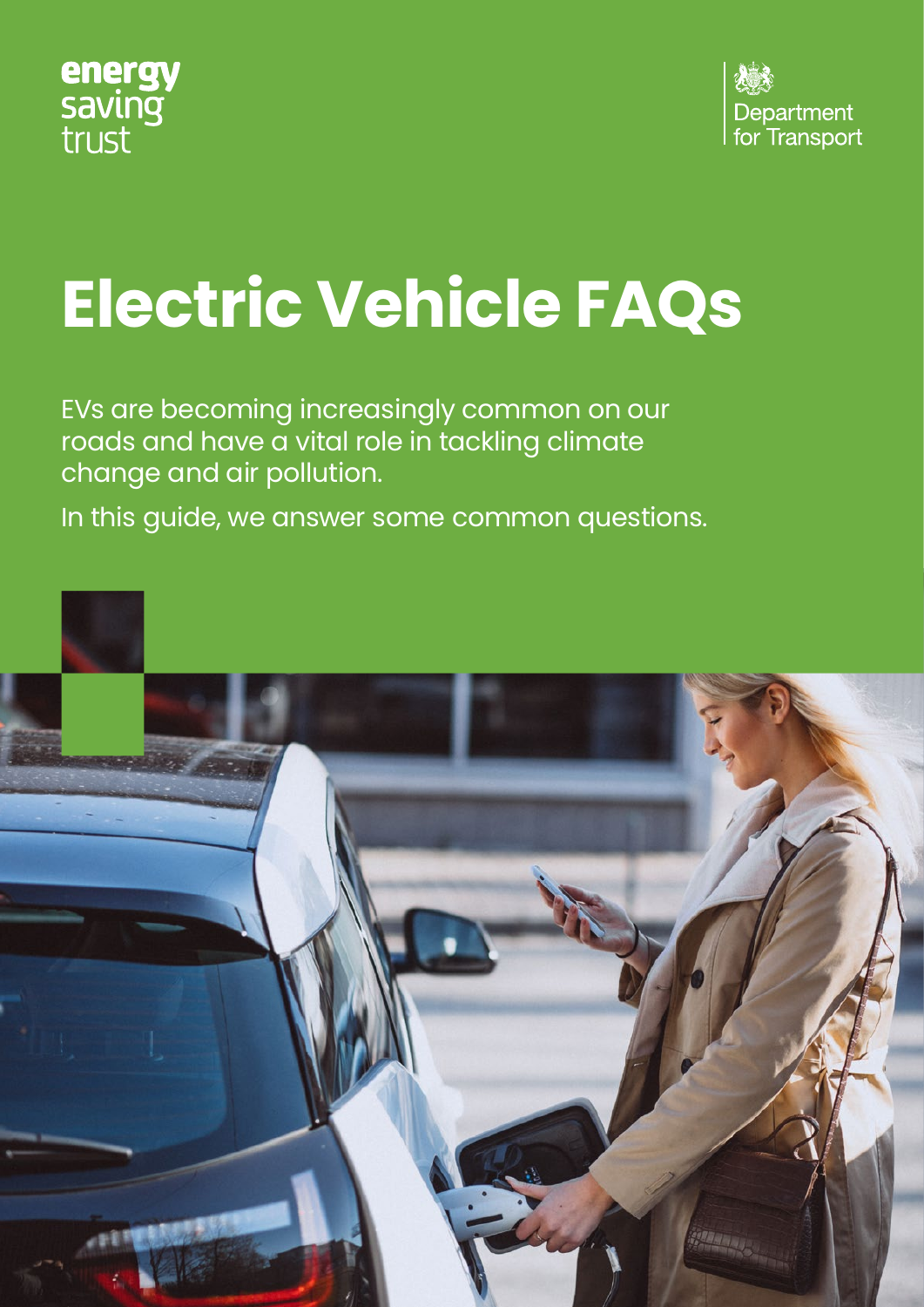### **Purchasing or leasing an EV**

### Electric Vehicles (EVs) are too expensive

According to [Transport & Environment,](https://www.transportenvironment.org/discover/evs-will-be-cheaper-than-petrol-cars-in-all-segments-by-2027-bnef-analysis-finds/) EVs will have price parity with petrol and diesel vehicles by 2027 at the latest.

There are significant savings to be made on fuel costs. If you can charge at home, despite the continued increases in energy prices we are currently seeing, an EV can cost as little as 6p per mile to charge (based on an [average price](https://www.nimblefins.co.uk/average-cost-electricity-kwh-uk) of 18.9p/kWh for home electricity) – meaning 100 miles can be covered for as little as £6. A standard petrol car, based on an average fuel cost of around £1.45 per litre in December 2021, could cost up to 18p per mile to run according to [Nimblefins.](https://www.nimblefins.co.uk/largest-car-insurance-companies/average-cost-petrol-car#:~:text=On%20a%20per%20mile%20basis,around%2015.7%20pence%20per%20mile)

It isn't just about purchase or monthly payment costs though, servicing and maintenance is on average [23% lower](https://www.motoringelectric.com/buying/service-maintenance-cheaper-electric-car/) for EVs over 60,000 miles. This is because there are far fewer items requiring regular servicing and replacement; EVs don't have fuel, oil or air filters for example and there are no large items such as cam belts, water pumps or clutches to replace or repair. In fact, other than a diagnostic check on the electric motor and battery packs, the only items needing regular replacement are brake discs, pads and tyres.

#### I've never driven an EV before

EVs are a very different experience for many but are easy and fun to drive due to their smooth acceleration. [EV Approved](https://www.evapproved.co.uk/) dealers have achieved a set of standards designed to recognise excellence in the EV sector, including the sales and aftersales process. Opportunities for an extended test drive are a great way to experience driving an EV.

Take a look at our [videos introducing drivers to EV](https://energysavingtrust.org.uk/advice/efficient-driving/).

#### Can I tow with an EV? Are there 7 seater EVs?

Many EVs are capable of towing, often the towing capacity will be lower than for a petrol or diesel equivalent but this is starting to change. There are a number of 7 seater EVs now on the market and different manufacturers are producing EVs in a wider variety of body styles. Love my [EV](https://lovemyev.com/) is a useful resource for identifying the correct vehicle for your needs.

#### Purchasing a second hand electric vehicle

There are lots of models out there with different battery sizes, specifications and, increasingly, body styles so ensure the vehicle is right for your needs. Some older models have leased batteries, particularly Renault models, so it is important to check this too. There are an increasing number of independent dealers specialising in used EVs but you can also look out for garages that are [EV approved](https://www.evapproved.co.uk/) or part of the [Hybrid and Electric Vehicle Repair Alliance](https://www.hevra.org.uk/).

#### What grants are available?

The [plug-in car grant scheme](https://www.gov.uk/plug-in-car-van-grants) is available for new cars, motorbikes/mopeds, taxis, vans and lorries, purchased outright or leased. All the paperwork is dealt with by the dealership/leasing company and will be incorporated into the advertised purchase price.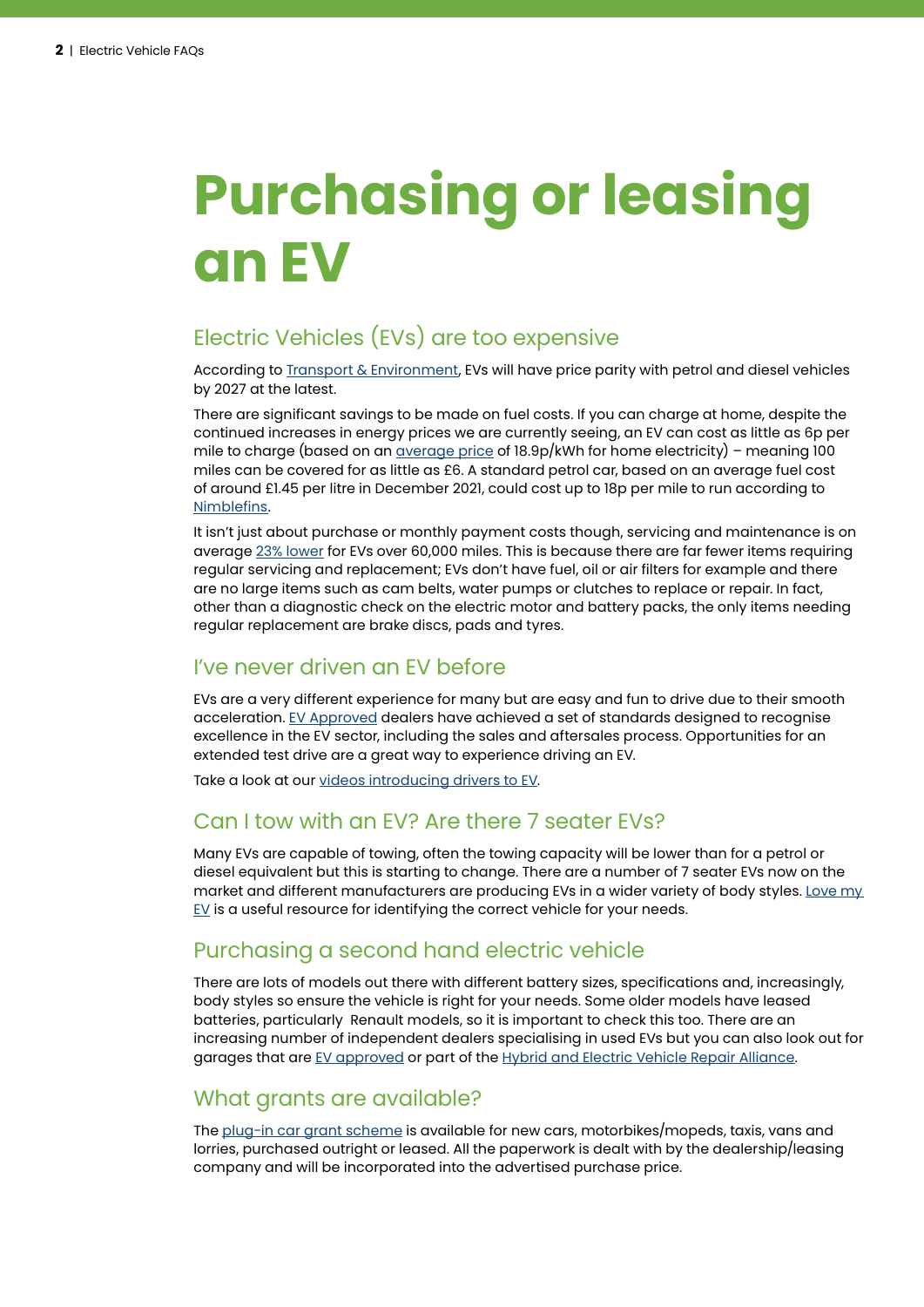## **Charging**

#### What are the different types of chargepoint?

Chargepoints are categorised by their maximum charging speed. Slow chargepoints are generally 3 kilowatts (kW) or less, fast chargepoints are between 7 and 22 kW, rapid chargepoints are 50kW, and ultra-rapid units are 150kW+.

#### How do I charge an EV?

The EST quide to charging EVs should answer most questions. EVs can be charged via a standard domestic 3 pin plug socket, however best practice where possible is to install a 7kW home charge unit which will fully charge most vehicles in 6-8 hours and has added safety functions over a standard domestic socket. Your new EV will be supplied with a charging cable to charge on a standard domestic socket and another to connect to home and public charge points (7kW-22kW). Any car can charge at home and public chargepoints as the charging socket is standardised.

Higher powered DC charging units have tethered cables and look not dissimilar to petrol or diesel pumps. You will just need to choose the socket to connect to your model of EV.

#### How long will it take to fully charge?

This very much depends on the type of chargepoint being used, the size of the battery and how fast the car will charge. Generally, a 7kW unit will charge an EV with a 40 kWh battery in 4-6 hours, a 50kW DC rapid charger will add an 80% charge in around 1 hour.

#### What is smart charging?

Smart charging is a convenient way of charging your EV at times when demand for electricity is lower, for example at night, or when there is lots of renewable energy available on the grid. This helps to reduce peak demand on the grid and can also lead to carbon and cost savings, depending on your electricity tariff.

Read our [guide on smart charging.](https://energysavingtrust.org.uk/advice/smart-charging-electric-vehicles/)

#### What grants are available to help install EV chargepoints?

[The UK Government's homecharge grant scheme](https://www.gov.uk/government/publications/customer-guidance-electric-vehicle-homecharge-scheme/electric-vehicle-homecharge-scheme-guidance-for-customers) is intended to support homeowners to install chargepoints, the focus for the future of this grant is on supporting residents of flats and apartment buildings with off street parking to install chargepoints.

The [workplace charging scheme](https://www.gov.uk/government/publications/customer-guidance-electric-vehicle-homecharge-scheme/electric-vehicle-homecharge-scheme-guidance-for-customers) enables employers to install chargepoints for employee and fleet vehicle use, it covers up to £350 (or 75% of the cost) per socket (up to a max of 40 sockets per organisations).

#### How much can I expect to spend and who can install a home chargepoint?

According to [Rightcharge,](https://rightcharge.co.uk/home-electric-car-charger-the-ultimate-2020-guide/) depending on the model, the chargepoint unit will cost from around £400-£500 fully installed. The homecharge grant scheme has a list of approved installers that must be used to be able to take advantage of the grant scheme.

Ensure your installer has signed up to the [Electric Vehicle Consumer Code for Home](https://www.electric-vehicle.org.uk/)  [Chargepoints \(EVCC\).](https://www.electric-vehicle.org.uk/) The EVCC is a code of practice which aims to ensure that consumers receive fair treatment from domestic chargepoint installers, and will identify the company as a reputable installer.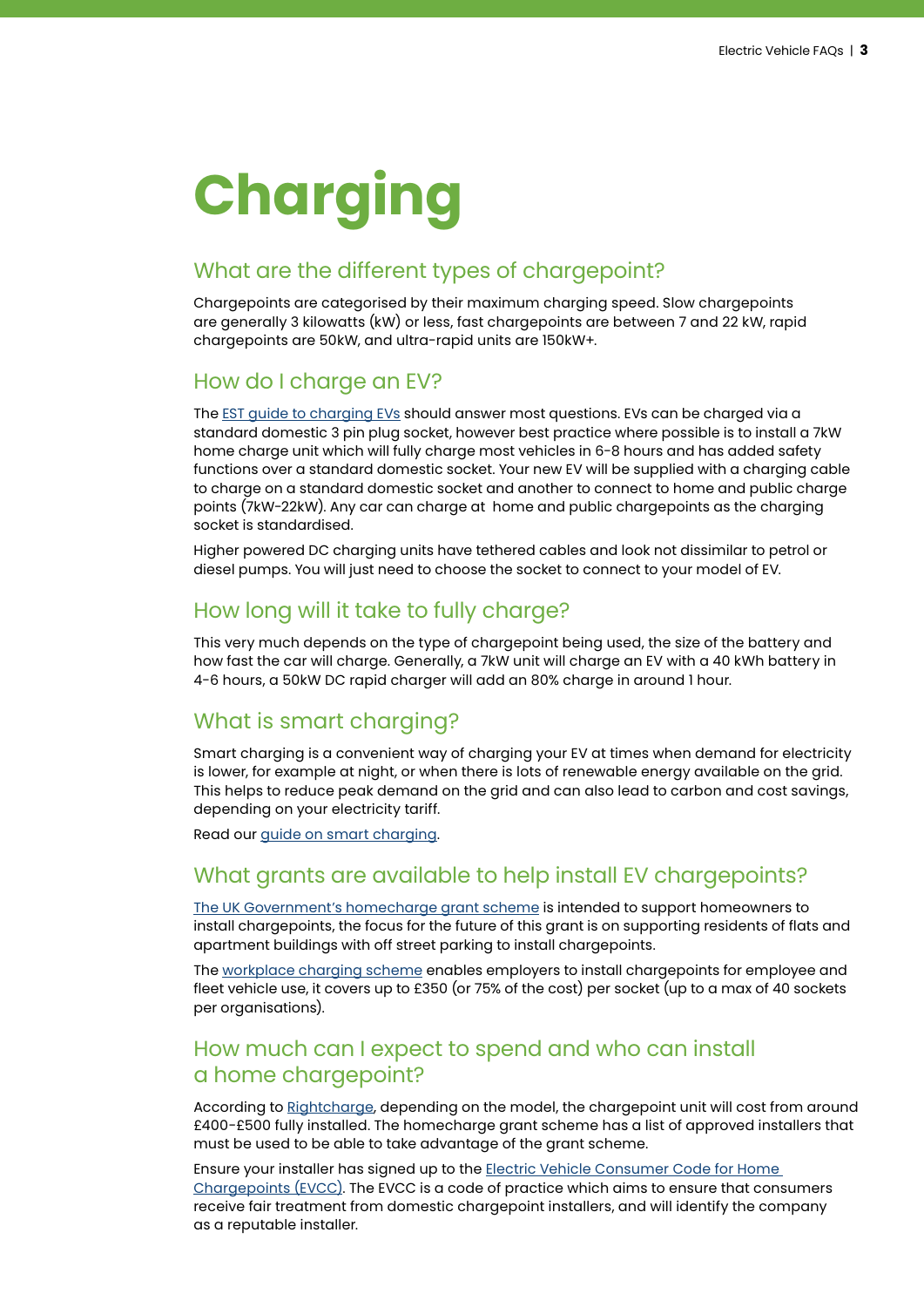#### Where can I install my chargepoint?

Chargepoints should be installed within 5 metres of the main electrical consumer unit in a property. However, any qualified electrician will be able to install more bespoke or complex arrangements. You will need to consider whether you want your cable supplying the chargepoint buried as there are specific regulations regarding this. Some older properties may require an upgrade to the main fusebox, your installer will be able to advise on this.

#### What are my options if I don't have a driveway or cannot install a home chargepoint?

The public chargepoint network is expanding quickly, resources such as [Zap-Map](https://www.zap-map.com/) are an excellent way of identifying chargepoints locally. Many Local Authorities are installing chargepoints in local car parks and on residential streets, check your local council website for information on their network and plans for expansion.

There is a growing network of rapid chargepoints at UK motorway service areas; National Highways have plans to ensure that 95% of the motorway and main A-road network in England is within 20 miles of a chargepoint.

#### Are public chargepoints easy to use?

Fast (7-22kW) chargepoints are generally accessed via a smartphone app or RFID card. At present, you will usually need an app or RFID card for each network but there are moves to ensure wider interoperability. Rapid (50 kW+ DC) increasingly offer contactless payment. Some public chargepoints, for example those at supermarket chains, are available free of charge but will still require an app to activate them.

#### Is it safe to use a rapid charger?

Yes! The onboard technology on EVs will manage the rate of charge to protect the battery and will significantly reduce charging rates once the battery reaches 80%.

#### Should I let my EV battery drain to empty and then fully charge it each time?

Operating a battery regularly at nearly full or nearly empty can affect battery health, therefore to limit this, manufacturers use software to 'buffer' the maximum and minimum charge level. Lithium-ion batteries perform best at between 20% and 80% charge. The [Geotab report](https://www.geotab.com/uk/blog/ev-battery-health/) on EV battery health is a useful source of information.

#### I need to travel longer distances quite regularly

Modern EVs generally have a range of 200 or more miles, some are even capable of over 300 miles. Longer journeys are therefore practical and the motorway network is well served by rapid chargers, with growing numbers of dedicated rapid charging hubs available beyond the motorway network too.

#### How does weather impact on EV range and battery health?

Extremes of weather can impact battery range, particularly very cold weather. Heating and air conditioning does have an effect on the range, however all EVs can be pre-cooled and pre-heated whilst the car is plugged in to help maximise range and provide a warm car to step into in the winter and a cool one in the summer.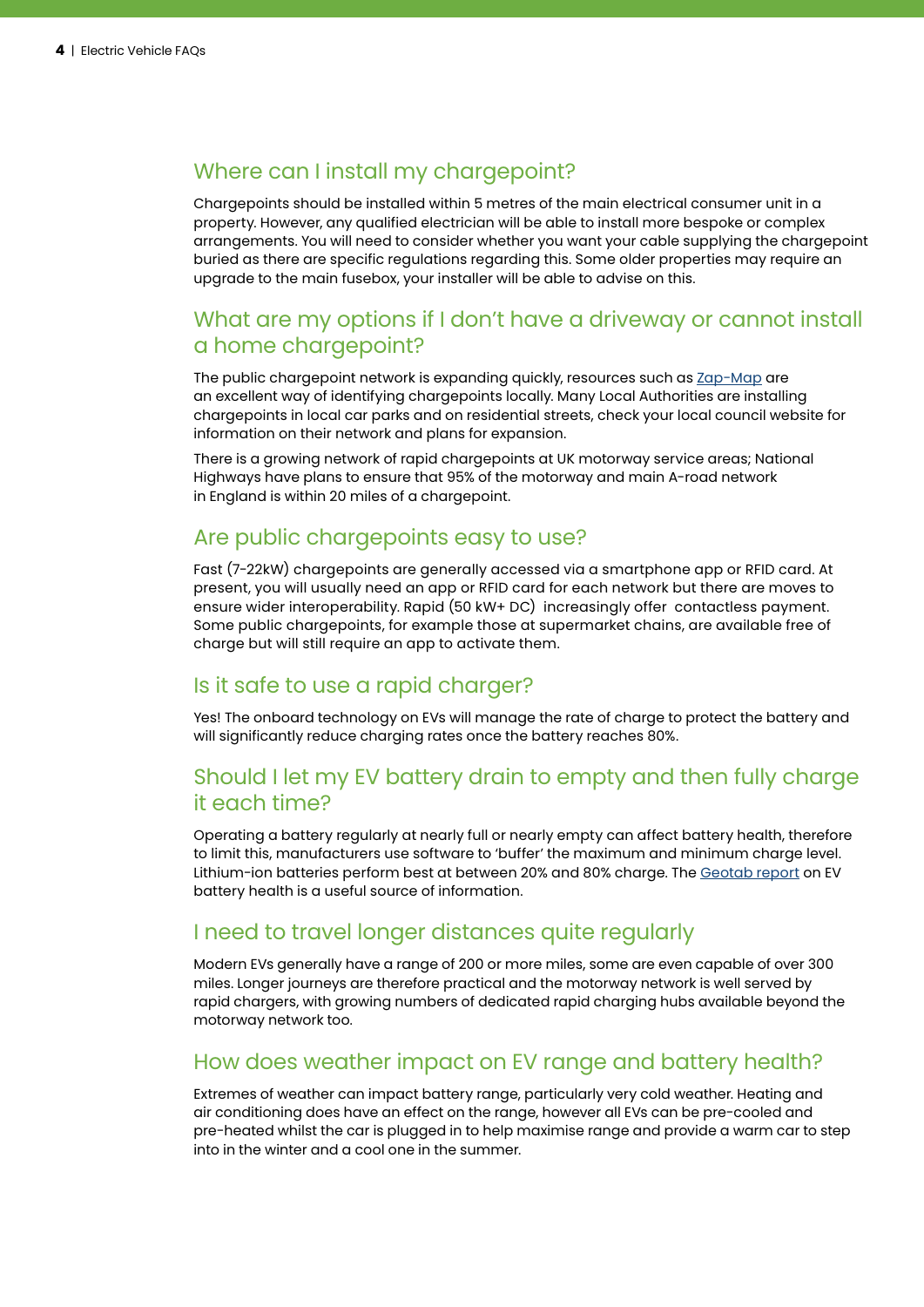#### How long does a battery last?

Most manufacturers offer at least an 8 year or 100,000 mile battery warranty. The [RAC highlights](https://www.rac.co.uk/drive/electric-cars/charging/how-long-do-electric-car-batteries-last/#:~:text=Most%20EVs%20use%20lithium%2Dion,distance%20%E2%80%93%20from%20an%20electric%20car) that some EV drivers have easily driven 200,000 miles on their original battery – a lifespan not dissimilar to a petrol or diesel engine.

#### Will I need to replace the battery?

EV batteries have proven to last well and replacements are rare and generally covered by battery warranties. The batteries themselves are made up of a number of individual cells which can often be replaced if any issues occur.

#### Do EVs produce more  $\mathsf{CO}_2$  during their lifetime than petrol or diesel vehicles due to battery manufacturing?

[Carbon Brief](https://www.carbonbrief.org/factcheck-how-electric-vehicles-help-to-tackle-climate-change) has considered this statement at length. Essentially, EVs are responsible for considerably lower emissions over their lifetime than an equivalent internal combustion engine vehicle. In the UK in 2019, lifetime emissions per km from driving a Nissan Leaf EV were approximately 3 times lower than an average conventional car. It is also important to note that EVs have zero tailpipe emissions so there is an immediate air quality benefit compared to a petrol or diesel vehicle.

#### What is the impact of the extraction of rare metals for battery production?

There are concerns around the demand for water from lithium mining in some countries and the ethics of mining for cobalt in others, such as the DRC. Manufacturers are working to ensure their supply chains are ethical and minimise the environmental impact. New battery technologies are also being developed which will reduce the demand for these resources. New sources of these rare metals are being investigated closer to home, for example there is potential to mine lithium in Cornwall and some EV batteries are cobalt free.

#### Can you recycle EV batteries?

At the end of their useful life powering an EV, batteries have further applications for energy storage which will be increasingly useful to support the power network. There is also scope to extract the minerals and metals in the batteries and a growing recycling industry as volumes of used batteries increase.

#### What about hydrogen?

EVs are considered more suitable to replace most petrol or diesel cars and vans as there are challenges with the amount of energy required to produce hydrogen. While electricity generated from renewable sources can be used to produce 'green' hydrogen, it is an inefficient process. Hydrogen may be a better solution for some vehicles, such as long range trucks, as well as for aviation and shipping.

#### Are there any suitable alternative battery technologies?

There are new battery technologies that are at early stages of development. Solid state battery technology is safer and can store significantly more energy than an equivalent size and weight lithium-ion battery which will mean significant improvements in manufacturing and vehicle efficiency.